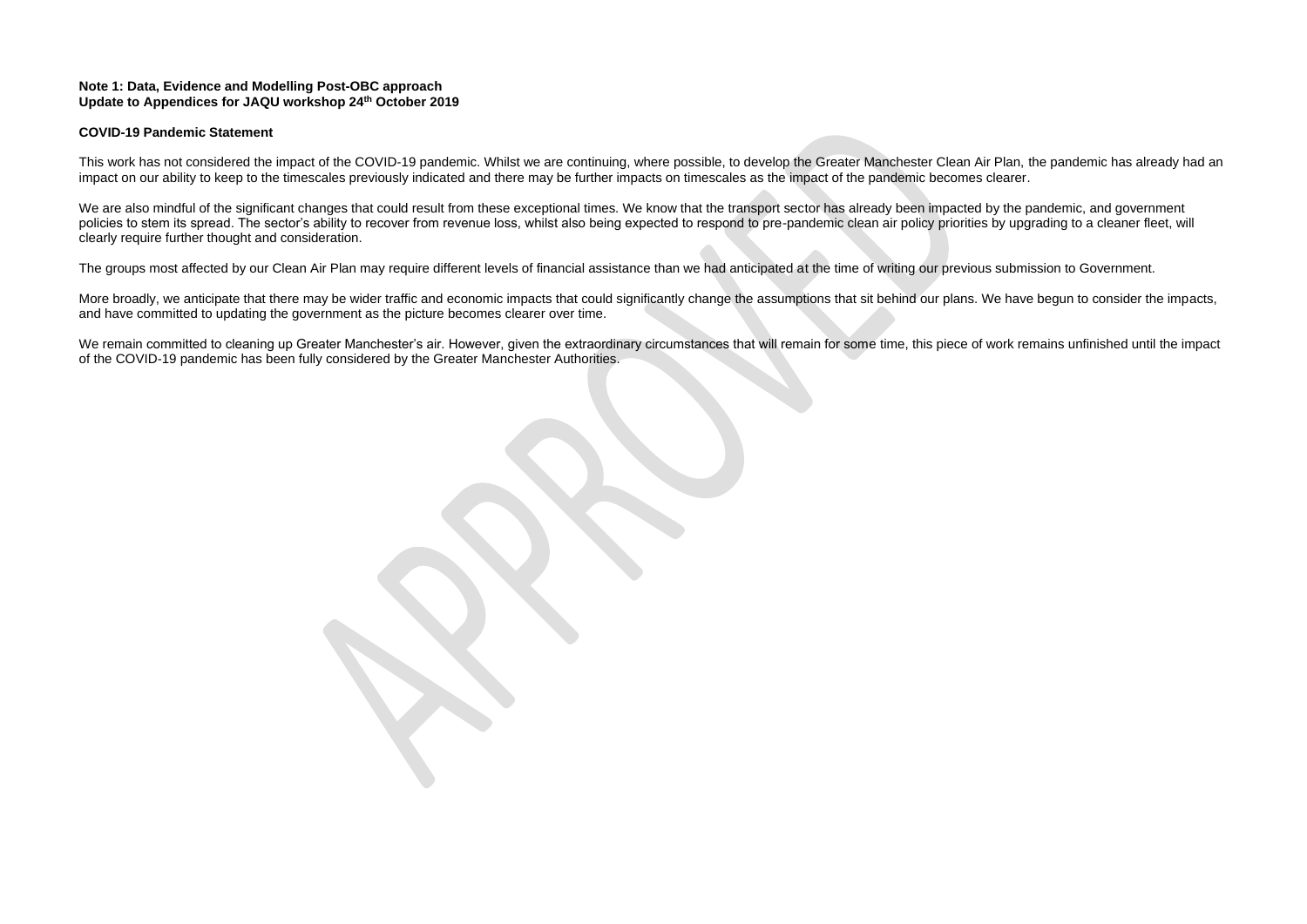# **\*UPDATE\* APPENDIX TWO: DATA, EVIDENCE AND MODELLING RESPONSE TO LETTER FROM ANDREW JACKSON, 23RD MAY 2019**

| Issues raised in letter of 23rd                                                        | Response as at 12th July 2019                                                                                                                                                                                                                                                                                                                                                                                                                                                                                                                                                                                         | Response as at 24th October 2019 |                                                                                                                                                                                                                                                                                                                                                                                                                                                                                                                                                                                                                                                                                                                                                                                                                                                                                                                                                                                                                                                                                                                                                                                                                                                                |                                                                                                                                                                                                         |
|----------------------------------------------------------------------------------------|-----------------------------------------------------------------------------------------------------------------------------------------------------------------------------------------------------------------------------------------------------------------------------------------------------------------------------------------------------------------------------------------------------------------------------------------------------------------------------------------------------------------------------------------------------------------------------------------------------------------------|----------------------------------|----------------------------------------------------------------------------------------------------------------------------------------------------------------------------------------------------------------------------------------------------------------------------------------------------------------------------------------------------------------------------------------------------------------------------------------------------------------------------------------------------------------------------------------------------------------------------------------------------------------------------------------------------------------------------------------------------------------------------------------------------------------------------------------------------------------------------------------------------------------------------------------------------------------------------------------------------------------------------------------------------------------------------------------------------------------------------------------------------------------------------------------------------------------------------------------------------------------------------------------------------------------|---------------------------------------------------------------------------------------------------------------------------------------------------------------------------------------------------------|
| <b>May</b>                                                                             | <b>GM response</b>                                                                                                                                                                                                                                                                                                                                                                                                                                                                                                                                                                                                    | <b>Evidence</b><br>supplied?     | <b>GM</b> response                                                                                                                                                                                                                                                                                                                                                                                                                                                                                                                                                                                                                                                                                                                                                                                                                                                                                                                                                                                                                                                                                                                                                                                                                                             | <b>Evidence</b><br>supplied?                                                                                                                                                                            |
| Confirmation of which measures<br>have been modelled as being<br>needed for compliance | The OBC assumes all measures are required for compliance. The<br>modelling includes a representation of the following measures:<br>CAZ B in 2021, CAZ C in 2023;<br>Funds to support the upgrade of all buses, and some<br>freight vehicles and taxis; and<br>Investment in EV charging points.<br>Measures to promote sustainable journeys have not been<br>modelled.<br>At FBC, GM intends to provide disaggregated modelling to<br>demonstrate the impact of each implementation measure on<br>compliance (subject to any technical limitations). This will be<br>carried out once the measures are fully defined. | No                               | Revised package modelling has been conducted to support<br>the Consultation. The following measures have been included<br>in the core strategic modelling:<br><b>GM-wide CAZ C</b><br>Clean Bus, Taxi and Commercial Vehicle Funds<br>Sustainable Journeys measures<br>The following measures are included within GM's funding ask<br>but are not required for compliance and have not been<br>included in the modelling:<br>• Vehicle Finance<br>Charging infrastructure for electric vehicles<br>Additional modelling has been carried out separately<br>investigating the impact of the City Centre Transport Strategy<br>proposals on emissions. Initial modelling of traffic<br>management measures at local exceedance sites has also<br>been conducted.<br>Initial modelling has been carried out to test the effectiveness<br>of different scheme design options and to identify the impact<br>of each measure – this was carried out in an interim version<br>of the modelling suite.<br>Further modelling using the fully updated modelling suite will<br>be carried out in November 2019 to provide a disaggregated<br>view of the impact of each Implementation Fund measure,<br>plus any CAF fund measures that also contribute to<br>compliance. | Revised<br>package<br>modelling<br>supplied<br>Initial<br>modelling of<br>individual<br>measures to<br>be supplied<br>shortly<br>Further<br>disaggregated<br>modelling to<br>be supplied<br>by end 2019 |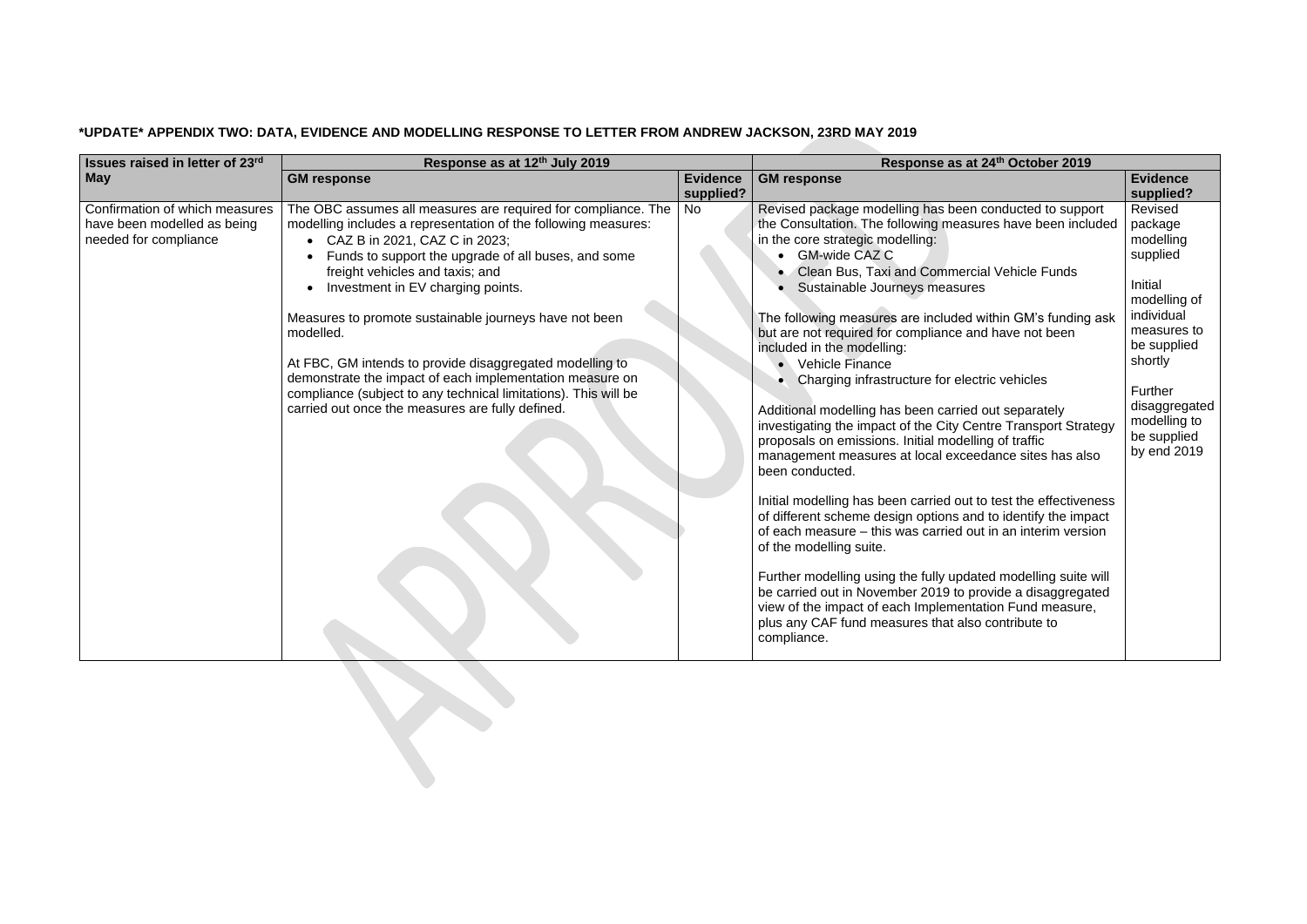| <b>Issues raised in letter of 23rd</b><br>Response as at 12th July 2019                                                                                                                                                                                                                                                                                                                                                                                                      | Response as at 24th October 2019                                                                                                                                                                                                                                                                                                                                                                                                                                                                                                                                                                                                                                                                                                                                                                                                                                                                                                                                                                                                                                                                                                                                                                                       |                              |  |
|------------------------------------------------------------------------------------------------------------------------------------------------------------------------------------------------------------------------------------------------------------------------------------------------------------------------------------------------------------------------------------------------------------------------------------------------------------------------------|------------------------------------------------------------------------------------------------------------------------------------------------------------------------------------------------------------------------------------------------------------------------------------------------------------------------------------------------------------------------------------------------------------------------------------------------------------------------------------------------------------------------------------------------------------------------------------------------------------------------------------------------------------------------------------------------------------------------------------------------------------------------------------------------------------------------------------------------------------------------------------------------------------------------------------------------------------------------------------------------------------------------------------------------------------------------------------------------------------------------------------------------------------------------------------------------------------------------|------------------------------|--|
| <b>May</b><br><b>GM response</b><br><b>Evidence</b><br>supplied?                                                                                                                                                                                                                                                                                                                                                                                                             | <b>GM response</b>                                                                                                                                                                                                                                                                                                                                                                                                                                                                                                                                                                                                                                                                                                                                                                                                                                                                                                                                                                                                                                                                                                                                                                                                     | <b>Evidence</b><br>supplied? |  |
| Assessing whether additional<br>GM has identified 12 sites that are the last remaining exceedance<br>Yes<br>locations in 2023/4 to explore whether local measures could<br>measures targeted at the<br>mean that compliance could be brought forward or early benefits<br>longest outstanding<br>exceedances can bring forward<br>realised. This study is underway and an interim report will be<br>provided to JAQU on the 12 <sup>th</sup> July.<br>compliance.<br>status. | Initial reports of the local exceedances exploratory study were<br>supplied on 12 <sup>th</sup> July and 2 <sup>nd</sup> August.<br>The local exceedances study within the city centre has been<br>subsumed into the work to develop the City Centre Transport<br>Strategy (CCTS) proposals. The CCTS proposals have been<br>modelled in GM's city centre Paramics model and an<br>assessment has been made of their possible impact on<br>emissions and exceedances in addition to the core CAP<br>package. It should be noted that the CCTS tests are based<br>on a draft set of proposals, and currently do not have a formal<br>Traffic management and sustainable journeys proposals have<br>been identified at three sites, representing the final points of<br>exceedance outside the city centre. These measures cannot<br>be effectively represented in the strategic modelling at<br>present.<br>It has been agreed with JAQU that it is not sensible to<br>proceed with the development of any proposals at the A57<br>Regent Road in Salford given that the major junction re-<br>modelling scheme has only just re-opened. Monitoring will be<br>undertaken to assess real-world conditions post-opening. | Yes                          |  |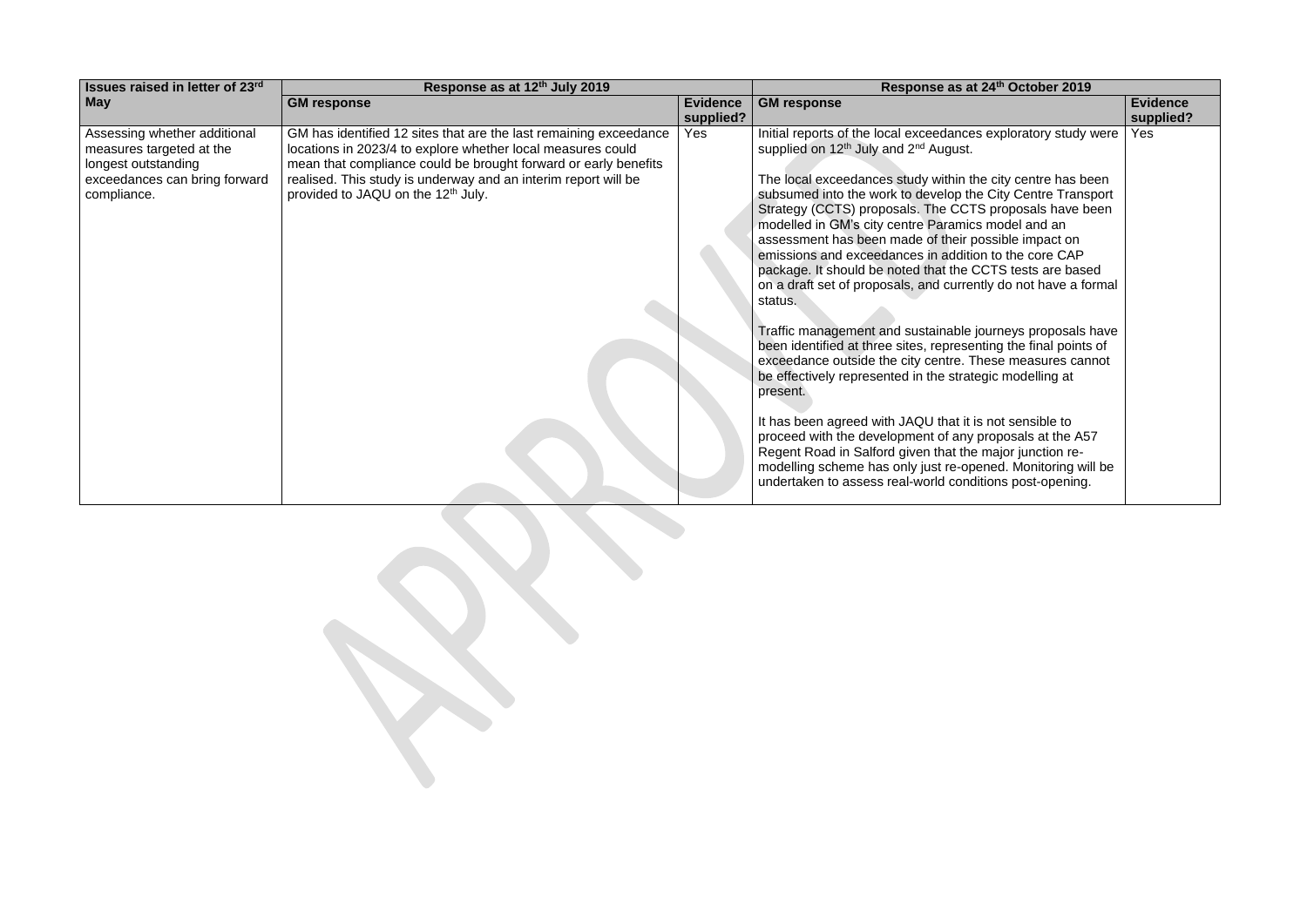| Issues raised in letter of 23rd                                                                                                                                             | Response as at 12th July 2019                                                                                                                                                                                                                                                                                                                                                                                              |                              | Response as at 24th October 2019                                                                                                                                                                                                                                                                                                                                                                                          |                              |
|-----------------------------------------------------------------------------------------------------------------------------------------------------------------------------|----------------------------------------------------------------------------------------------------------------------------------------------------------------------------------------------------------------------------------------------------------------------------------------------------------------------------------------------------------------------------------------------------------------------------|------------------------------|---------------------------------------------------------------------------------------------------------------------------------------------------------------------------------------------------------------------------------------------------------------------------------------------------------------------------------------------------------------------------------------------------------------------------|------------------------------|
| <b>May</b>                                                                                                                                                                  | <b>GM response</b>                                                                                                                                                                                                                                                                                                                                                                                                         | <b>Evidence</b><br>supplied? | <b>GM</b> response                                                                                                                                                                                                                                                                                                                                                                                                        | <b>Evidence</b><br>supplied? |
| Reviewing with you the vehicle<br>upgrade assumptions used,<br>particularly for buses and<br>taxis/private hire and whether<br>these have an impact on the<br>option chosen | GM is undertaking a review of all vehicle upgrade and<br>behavioural response assumptions and is developing a revised<br>approach for HGV, LGV, PHV and Hackney Cab responses. This<br>means that the 100% upgrade assumption applied to Hackney<br>Cabs will be replaced at FBC with an evidence-based behavioural<br>response. These are described in a series of papers to be<br>provided on the 12 <sup>th</sup> July. | Yes                          | GM has carried out a review of all vehicle upgrade and<br>behavioural response assumptions and has developed a<br>revised approach for HGV, LGV, PHV and Hackney Cab<br>responses. This means that the 100% upgrade assumption<br>applied to Hackney Cabs at OBC has been replaced with an<br>evidence-based behavioural response in the Consultation<br>package.                                                         | Yes                          |
|                                                                                                                                                                             | GM has discussed the complexity of assessing and modelling<br>possible bus upgrade responses and has developed a sensitivity<br>testing methodology to assess what proportion of buses must be<br>upgraded to achieve compliance. To be supplied in a paper on<br>the $12th$ July.                                                                                                                                         |                              | Initial updates on the revised methodology for each vehicle<br>type were supplied to JAQU on 12 <sup>th</sup> July. Updated notes will<br>be supplied by 1 <sup>st</sup> November 2019 to inform JAQU and the<br>TIRP, alongside a table outlining how these notes relate<br>to/replace the contents of the strategic modelling Technical<br>Reports.                                                                     |                              |
|                                                                                                                                                                             |                                                                                                                                                                                                                                                                                                                                                                                                                            |                              | A full update of the strategic modelling Technical Reports<br>(T1-4, AQ1-3, AAS) is planned for end December 2019, to be<br>published alongside the Consultation. The series of technical<br>notes supplied to date will also be published, subject to<br>limitations in terms of commercially sensitive or personal<br>data.                                                                                             |                              |
|                                                                                                                                                                             |                                                                                                                                                                                                                                                                                                                                                                                                                            |                              | GM has undertaken sensitivity testing, using an off-model<br>analysis method, testing the minimum bus upgrade required<br>to achieve compliance, supplied 12 <sup>th</sup> July as 'Note 11:<br>Analysis of Bus Upgrade for compliance'. A further sensitivity<br>test of the impact of a fully electric GM bus fleet was supplied<br>as 'Note 21: GM CAP Sensitivity test of full electric bus fleet'.                   |                              |
| Justifying the contribution to<br>compliance of individual<br>measures, such as electric<br>vehicle upgrade, sustainable<br>transport and local authority<br>fleet upgrade  | GM is gathering further evidence on the efficacy of investment in<br>EV infrastructure and sustainable transport to deliver AQ<br>improvements. Modelling or analysis will be provided to justify the<br>contribution of any measures proposed for implementation<br>funding to compliance.                                                                                                                                | No.                          | A review of evidence with regards to the impact of investment<br>in EV charging infrastructure was undertaken and following<br>consultation with JAQU, the decision was taken to remove<br>any assumed additional EV uptake for passenger cars and<br>LGVs from the Consultation package modelling.                                                                                                                       | Yes                          |
|                                                                                                                                                                             | If measures are proposed under the CAF, evidence will be<br>supplied in accordance with the relevant guidance.                                                                                                                                                                                                                                                                                                             |                              | GM has evidence that investment in sustainable journeys<br>interventions can be effective in achieving mode shift. A<br>sensitivity test was carried out to establish whether such<br>investment could have an impact on compliance. The<br>proposals were found to have a minor beneficial impact and<br>thus have been incorporated in the Consultation package<br>modelling as an assumed Implementation Fund measure. |                              |
|                                                                                                                                                                             |                                                                                                                                                                                                                                                                                                                                                                                                                            |                              | GM is no longer planning to include a funding bid for LA Fleet<br>upgrade in the CAP as modelling showed the impact to be<br>insignificant.                                                                                                                                                                                                                                                                               |                              |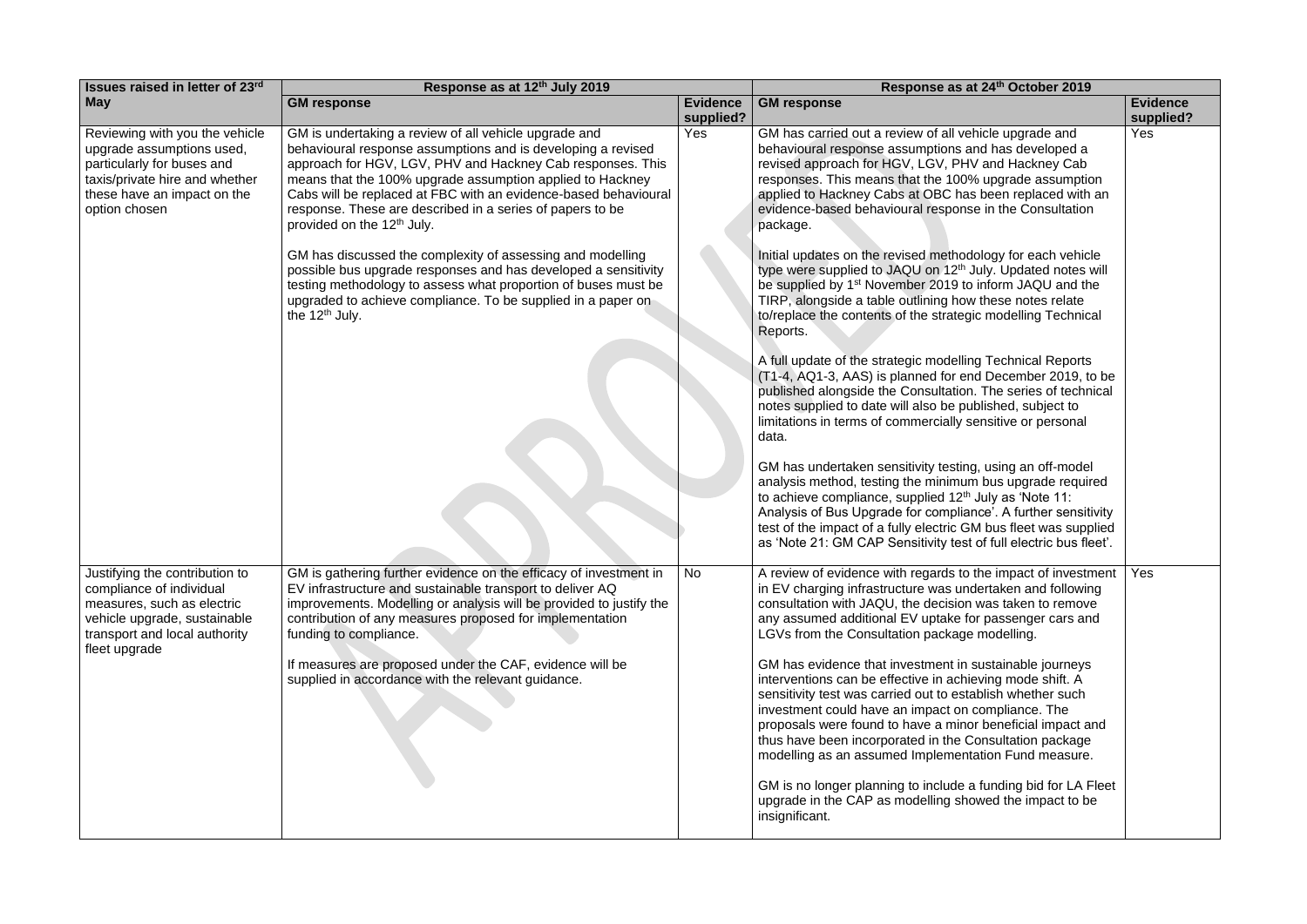| Issues raised in letter of 23rd                                                                                                                                                                                                                                                                | Response as at 12th July 2019                                                                                                                                                                                                                                                                                                                                                         | Response as at 24th October 2019 |                                                                                                                                                                                                                                                                                                                                                                                                                                                                                                                                                                                                                                                                      |                                          |
|------------------------------------------------------------------------------------------------------------------------------------------------------------------------------------------------------------------------------------------------------------------------------------------------|---------------------------------------------------------------------------------------------------------------------------------------------------------------------------------------------------------------------------------------------------------------------------------------------------------------------------------------------------------------------------------------|----------------------------------|----------------------------------------------------------------------------------------------------------------------------------------------------------------------------------------------------------------------------------------------------------------------------------------------------------------------------------------------------------------------------------------------------------------------------------------------------------------------------------------------------------------------------------------------------------------------------------------------------------------------------------------------------------------------|------------------------------------------|
| <b>May</b>                                                                                                                                                                                                                                                                                     | <b>GM response</b>                                                                                                                                                                                                                                                                                                                                                                    | <b>Evidence</b><br>supplied?     | <b>GM</b> response                                                                                                                                                                                                                                                                                                                                                                                                                                                                                                                                                                                                                                                   | <b>Evidence</b><br>supplied?             |
| Demonstrating that a GM CAZ<br>D cannot bring forward<br>compliance, including outlining<br>the delivery challenges<br>discussed for a GM wide CAZ                                                                                                                                             | Work is underway to further demonstrate that a GM CAZ D<br>cannot bring forward compliance and an interim update will be<br>supplied week of 15 <sup>th</sup> July.<br>*UPDATE* Note that in fact the provision of this Note was<br>delayed.                                                                                                                                          | Yes<br>No                        | 'Note 17: Evidence supporting the decision not to progress<br>with a GM-wide CAZ D' has been supplied to JAQU in<br>October 2019.                                                                                                                                                                                                                                                                                                                                                                                                                                                                                                                                    | Yes                                      |
| Further justifying your case that<br>bringing forward the CAZ C<br>exemption cannot bring forward<br>compliance                                                                                                                                                                                | Work is underway to further justify the case that bringing forward<br>the CAZ C exemption cannot bring forward compliance and an<br>interim update will be supplied on the 12 <sup>th</sup> July.                                                                                                                                                                                     | Yes                              | 'Note 12: Evidence of the impact of a 2021 CAZ C' was<br>supplied to JAQU on 12 <sup>th</sup> July and further discussions and<br>evidence sharing have taken place since then. Revised<br>estimates of the number of LGVs expected to upgrade to new<br>and secondhand vehicles have been supplied to JAQU on<br>22 <sup>nd</sup> October 2019.                                                                                                                                                                                                                                                                                                                     | Yes                                      |
| For all [Clean Air Fund]<br>schemes, justifying the cost, the<br>assumptions used about uptake,<br>and further information on how<br>these have been are arrived.<br>Further detail on how the<br>schemes are intended to<br>operate and how they are they<br>targeted at those most affected. | Work is underway to develop detailed case-making and scheme<br>designs for each of the measures. If a decision is made to<br>progress with any measures under the Clean Air Fund, a bid will<br>be developed in line with JAQU's guidance.<br>Health, environment, equalities and socio-economic impacts<br>assessments are underway to inform the assessment of any CAF<br>measures. | No.                              | Work has been carried out to develop detailed case-making<br>and scheme designs for each of the measures - initial<br>information on how funding offers and uptake have been<br>estimated will be supplied on 24 <sup>th</sup> October and in Technical<br>Notes to follow that meeting.<br>Initial drafts of the health and socio-economic impacts<br>assessments have been received and reviewed by the project<br>teams. An equality impact assessment is underway to inform<br>the assessment of any CAF measures.<br>Full CAF bids are being developed in line with JAQU<br>guidance.                                                                           | Yes, further<br>information to<br>follow |
| Immediate priority 1:<br>Exploring whether measures<br>targeted at the last remaining<br>exceedance locations following<br>implementation of a CAZ in<br>2021 would achieve compliance<br>quicker                                                                                              | As described above, GM is undertaking a study of key local<br>exceedance locations and will supply an interim report on the 12 <sup>th</sup><br>July.                                                                                                                                                                                                                                 | Yes                              | Initial modelling suggests that the CCTS proposals could be<br>effective in delivering emissions reductions in the regional<br>centre. Incompatibility between the CAP strategic modelling<br>suite and the Paramics model make it difficult to assess<br>whether compliance would be brought forward. The CCTS is<br>only at pre-consultation stage and so has yet to be adopted<br>and therefore has no agreed timetable for delivery.<br>Initial modelling suggests that traffic management and<br>sustainable journeys measures at three sites could reduce<br>emissions, but again it is unclear whether this would bring<br>forward compliance at these sites. | Yes                                      |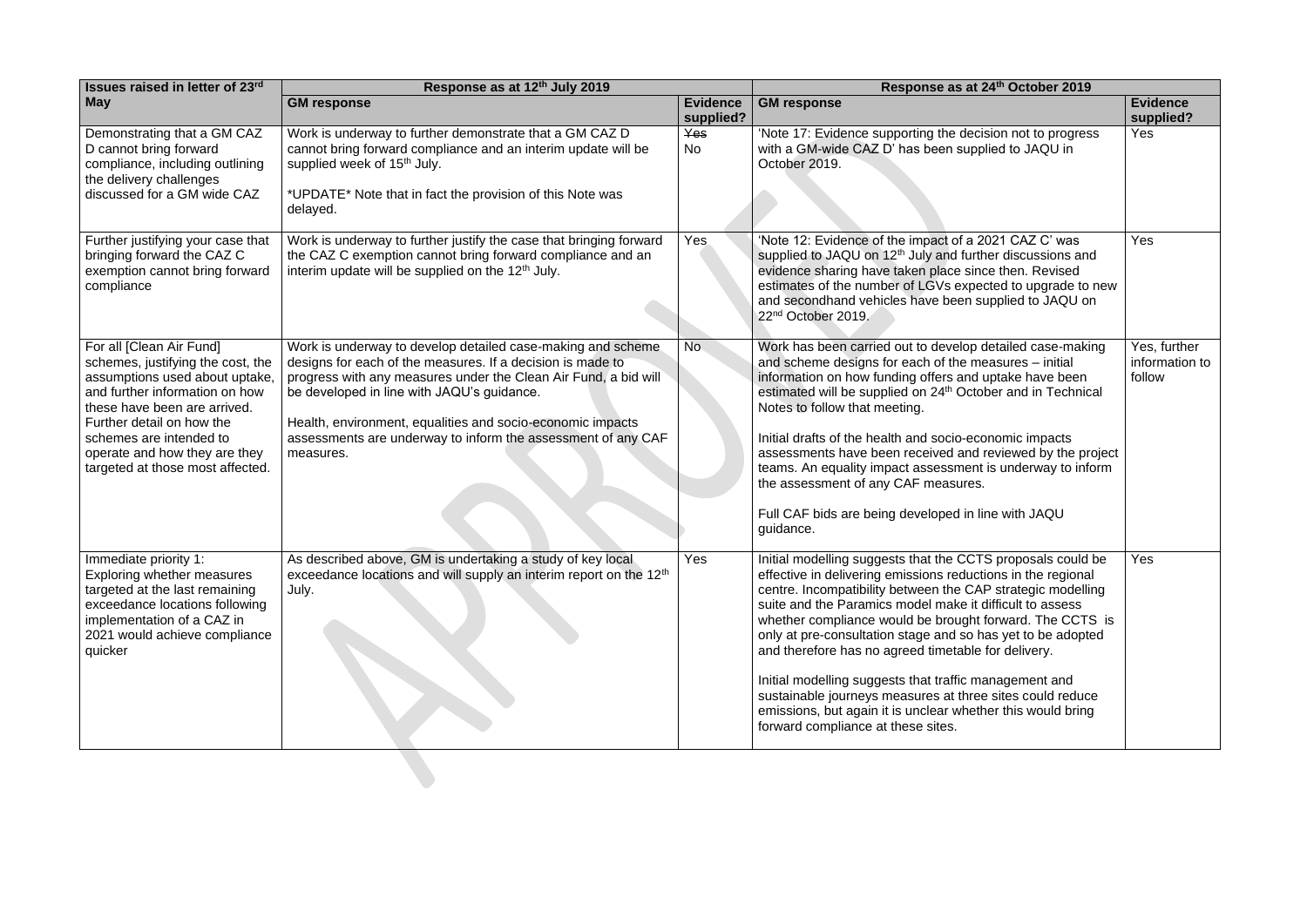| Issues raised in letter of 23rd                                                                                                            | Response as at 12th July 2019                                                                                                                                                                                                                                                                                                                                                                  |                              | Response as at 24th October 2019                                                                                                                                                                                                                                                                                                                                                                                                                                                                                                                                                                                                                                                                                                                                                                                                                                                                                                                                                                                                                                                                       |                              |  |  |
|--------------------------------------------------------------------------------------------------------------------------------------------|------------------------------------------------------------------------------------------------------------------------------------------------------------------------------------------------------------------------------------------------------------------------------------------------------------------------------------------------------------------------------------------------|------------------------------|--------------------------------------------------------------------------------------------------------------------------------------------------------------------------------------------------------------------------------------------------------------------------------------------------------------------------------------------------------------------------------------------------------------------------------------------------------------------------------------------------------------------------------------------------------------------------------------------------------------------------------------------------------------------------------------------------------------------------------------------------------------------------------------------------------------------------------------------------------------------------------------------------------------------------------------------------------------------------------------------------------------------------------------------------------------------------------------------------------|------------------------------|--|--|
| <b>May</b>                                                                                                                                 | <b>GM response</b>                                                                                                                                                                                                                                                                                                                                                                             | <b>Evidence</b><br>supplied? | <b>GM response</b>                                                                                                                                                                                                                                                                                                                                                                                                                                                                                                                                                                                                                                                                                                                                                                                                                                                                                                                                                                                                                                                                                     | <b>Evidence</b><br>supplied? |  |  |
| Immediate priority 2:<br>Updating the behavioural<br>assumptions used to model the<br>impact of a CAZ, following the<br>TIRP's suggestions | As described above, GM is updating the behavioural assumptions<br>used to model the impact of the CAZ, using new data and tools<br>and informed by the TIRP's suggestions, and will supply a series<br>of papers describing the process and findings on the 12 <sup>th</sup> July.                                                                                                             | Yes                          | As described above, GM has updated the behavioural<br>assumptions used to model the impact of the CAZ, using new<br>data and tools and informed by the TIRP's suggestions, and<br>will supply an updated series of papers describing the<br>process and findings on the 1 <sup>st</sup> November, following the<br>submission of draft notes on the 12 <sup>th</sup> July and 2 <sup>nd</sup> August and<br>discussions at fortnightly Technical Review sessions with<br>JAQU technical experts.                                                                                                                                                                                                                                                                                                                                                                                                                                                                                                                                                                                                       | Yes                          |  |  |
| Immediate priority 3:<br>Providing further sensitivity<br>testing on your vehicle upgrade<br>assumptions                                   | GM has undertaken sensitivity testing, using an off-model<br>analysis method, testing the minimum bus upgrade required to<br>achieve compliance, supplied 12 <sup>th</sup> July. GM has undertaken a<br>sensitivity test of the impact of a CAZ C in 2023 (without<br>supporting measures) applying updated behavioural response<br>assumptions, to be supplied week of 15 <sup>th</sup> July. | Yes                          | GM has undertaken sensitivity testing, using an off-model<br>analysis method, testing the minimum bus upgrade required<br>to achieve compliance, supplied 12 <sup>th</sup> July as 'Note 11:<br>Analysis of Bus Upgrade for compliance'.<br>A further sensitivity test of the impact of a fully electric GM<br>bus fleet was supplied as 'Note 21: GM CAP Sensitivity test<br>of full electric bus fleet' on 5 <sup>th</sup> August 2019.<br>GM supplied on 16 <sup>th</sup> July 2019 a sensitivity test of the impact<br>of a CAZ C in 2023 (without supporting measures) applying<br>updated interim behavioural response assumptions as 'Note<br>16: GM CAP GM-wide CAZ C with revised behavioural<br>responses'.<br>As part of the development process for the scheme design,<br>GM has carried out a number of sensitivity tests of the impact<br>of different charge levels, funding offers and terms, and EV<br>uptake assumptions. These informed the conclusions<br>presented in the workshop on the 24 <sup>th</sup> October and will be<br>supplied as Notes subsequently in mid-November. | Yes                          |  |  |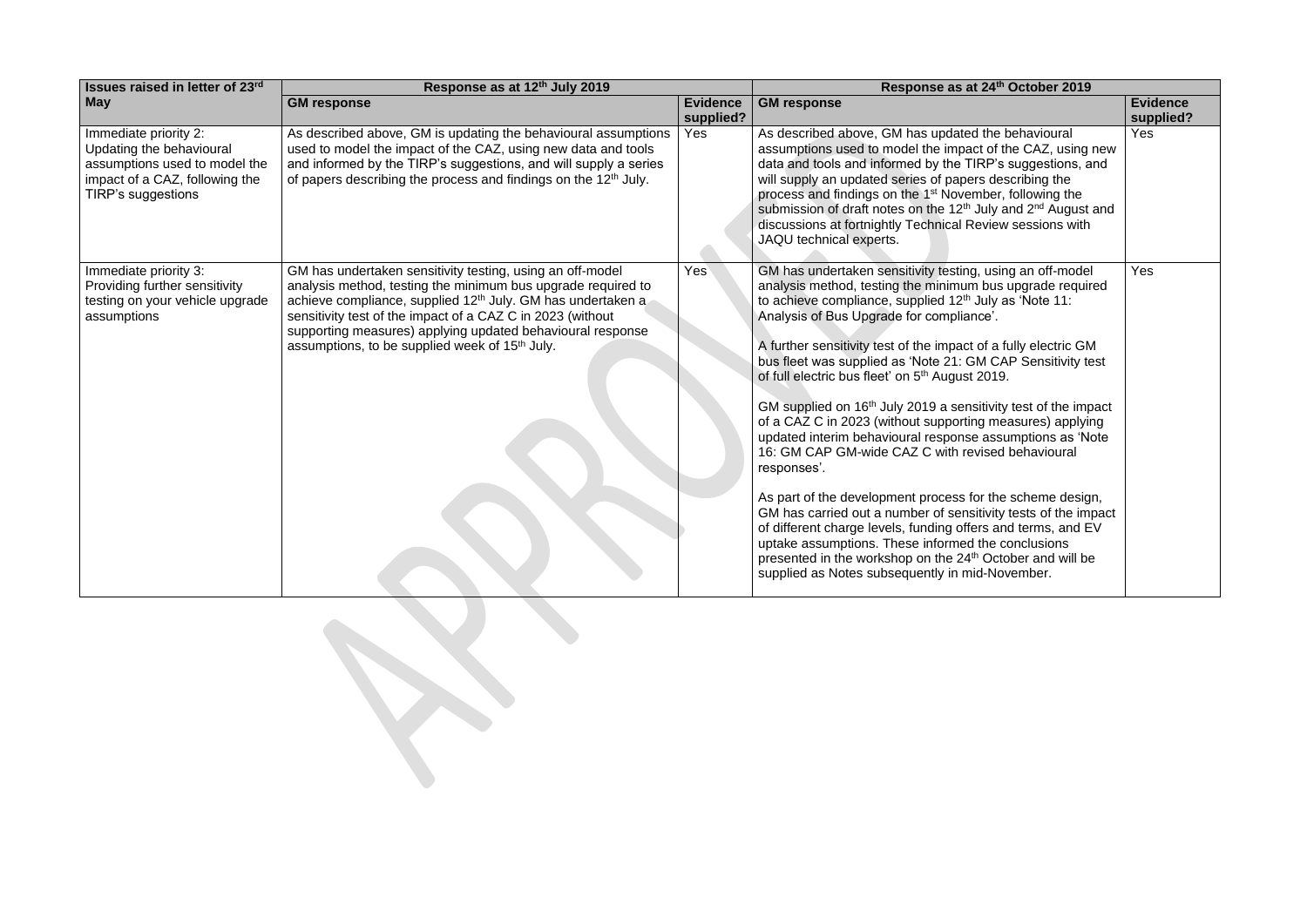## **\*UPDATE\* APPENDIX THREE: INITIAL DATA, EVIDENCE AND MODELLING RESPONSE TO TIRP FEEDBACK**

| <b>Summary of requirements/feedback</b>                                                                                                                         | <b>Source</b><br>& rating | <b>Initial GM response</b>                                                                                                                                                                                                                                                                                                                                                                                                                                                                                                                                                                                                                                                                                                                                                                                                                             | GM response as at 24th October 2019                                                                                                                                                                                                                                                                                                                                                                                                                                                                                                                                                                                                                                                                                                                                                                                                                                                                       |
|-----------------------------------------------------------------------------------------------------------------------------------------------------------------|---------------------------|--------------------------------------------------------------------------------------------------------------------------------------------------------------------------------------------------------------------------------------------------------------------------------------------------------------------------------------------------------------------------------------------------------------------------------------------------------------------------------------------------------------------------------------------------------------------------------------------------------------------------------------------------------------------------------------------------------------------------------------------------------------------------------------------------------------------------------------------------------|-----------------------------------------------------------------------------------------------------------------------------------------------------------------------------------------------------------------------------------------------------------------------------------------------------------------------------------------------------------------------------------------------------------------------------------------------------------------------------------------------------------------------------------------------------------------------------------------------------------------------------------------------------------------------------------------------------------------------------------------------------------------------------------------------------------------------------------------------------------------------------------------------------------|
| Model validation – review implications of poor<br>validation                                                                                                    | <b>TIRP</b>               | Underway at key sites via the local exceedances work<br>- see interim report for initial findings.                                                                                                                                                                                                                                                                                                                                                                                                                                                                                                                                                                                                                                                                                                                                                     | Analysis has been undertaken at all sites identified as part of the<br>local exceedances study. It was identified that the local<br>exceedance site in Oldham was modelled with too narrow road<br>widths and this has been corrected, removing it from<br>consideration as one of the last points of exceedance.<br>Further off-model analysis is underway to investigate the validity<br>of low speeds at the A6 site.                                                                                                                                                                                                                                                                                                                                                                                                                                                                                  |
| Model validation - validation by vehicle class                                                                                                                  | <b>TIRP</b>               | This can be reported although caution is required<br>around less well represented classes. Will be supplied<br>at FBC as a revision to T2.                                                                                                                                                                                                                                                                                                                                                                                                                                                                                                                                                                                                                                                                                                             | No change.                                                                                                                                                                                                                                                                                                                                                                                                                                                                                                                                                                                                                                                                                                                                                                                                                                                                                                |
| Demand sifting tool assumptions need to be better<br>explained and justified                                                                                    | <b>TIRP</b>               | GM has carried out a full audit of the Demand Sifting<br>Tool and is producing a manual. GM recognises the<br>need to provide a thorough description of the<br>methodology and this will be supplied as a revision to<br>T4 at FBC.                                                                                                                                                                                                                                                                                                                                                                                                                                                                                                                                                                                                                    | GM has carried out a full audit of the Demand Sifting Tool and is<br>producing a manual, to be supplied to JAQU for the TIRP by 1 <sup>st</sup><br>November 2019, alongside updated notes setting out the<br>behavioural response assumptions and methodological base<br>sitting behind the Demand Sifting Tool.<br>A thorough description of the methodology and this will be                                                                                                                                                                                                                                                                                                                                                                                                                                                                                                                            |
|                                                                                                                                                                 |                           |                                                                                                                                                                                                                                                                                                                                                                                                                                                                                                                                                                                                                                                                                                                                                                                                                                                        | supplied as a revision to T4 by end December 2019.                                                                                                                                                                                                                                                                                                                                                                                                                                                                                                                                                                                                                                                                                                                                                                                                                                                        |
| Behavioural responses - better description of<br>methodology and sources for assumptions,<br>discussion of uncertainty, issues of lack of<br>destination choice | <b>TIRP</b>               | A thorough review of the behavioural response<br>assumptions is underway and it is intended that the<br>responses applied at FBC will be grounded in more<br>robust evidence. Papers have been described<br>providing updates on this work and an initial sensitivity<br>test of the impacts.<br>This process, the sources and methodology will be<br>supplied at FBC as a revision to T4. Further sensitivity<br>testing will be conducted on the revised tools and<br>updated preferred option, and these will be supplied<br>alongside a discussion of uncertainty as an update to<br>the AAS at FBC.<br>An appropriate variable demand model was not<br>available and so it will not be possible to resolve the<br>lack of representation of destination choice. This is<br>considered less significant given the regional scale of<br>the scheme. | GM has carried out a review of all vehicle upgrade and<br>behavioural response assumptions and has developed a revised<br>approach for HGV, LGV, PHV and Hackney Cab responses.<br>Initial updates on the revised methodology for each vehicle type<br>were supplied to JAQU on 12 <sup>th</sup> July. Updated notes will be<br>supplied by 1 <sup>st</sup> November 2019 to inform JAQU and the TIRP,<br>alongside a table outlining how these notes relate to/replace the<br>contents of the strategic modelling Technical Reports.<br>A full update of the strategic modelling Technical Reports (T1-4,<br>AQ1-3, AAS) is planned for end December 2019, to be<br>published alongside the Consultation. The series of technical<br>notes supplied to date will also be published, subject to<br>limitations in terms of commercially sensitive or personal data.<br>Variable demand model - no change. |
| Behavioural responses – segmentation of vans by<br>user type                                                                                                    | <b>TIRP</b>               | A segmentation of vans by user type has been applied<br>in the revised methodology for deriving LGV<br>behavioural responses.                                                                                                                                                                                                                                                                                                                                                                                                                                                                                                                                                                                                                                                                                                                          | No change – see 'Note 7: LGV and HGV Operational Cost<br>Model' for details.                                                                                                                                                                                                                                                                                                                                                                                                                                                                                                                                                                                                                                                                                                                                                                                                                              |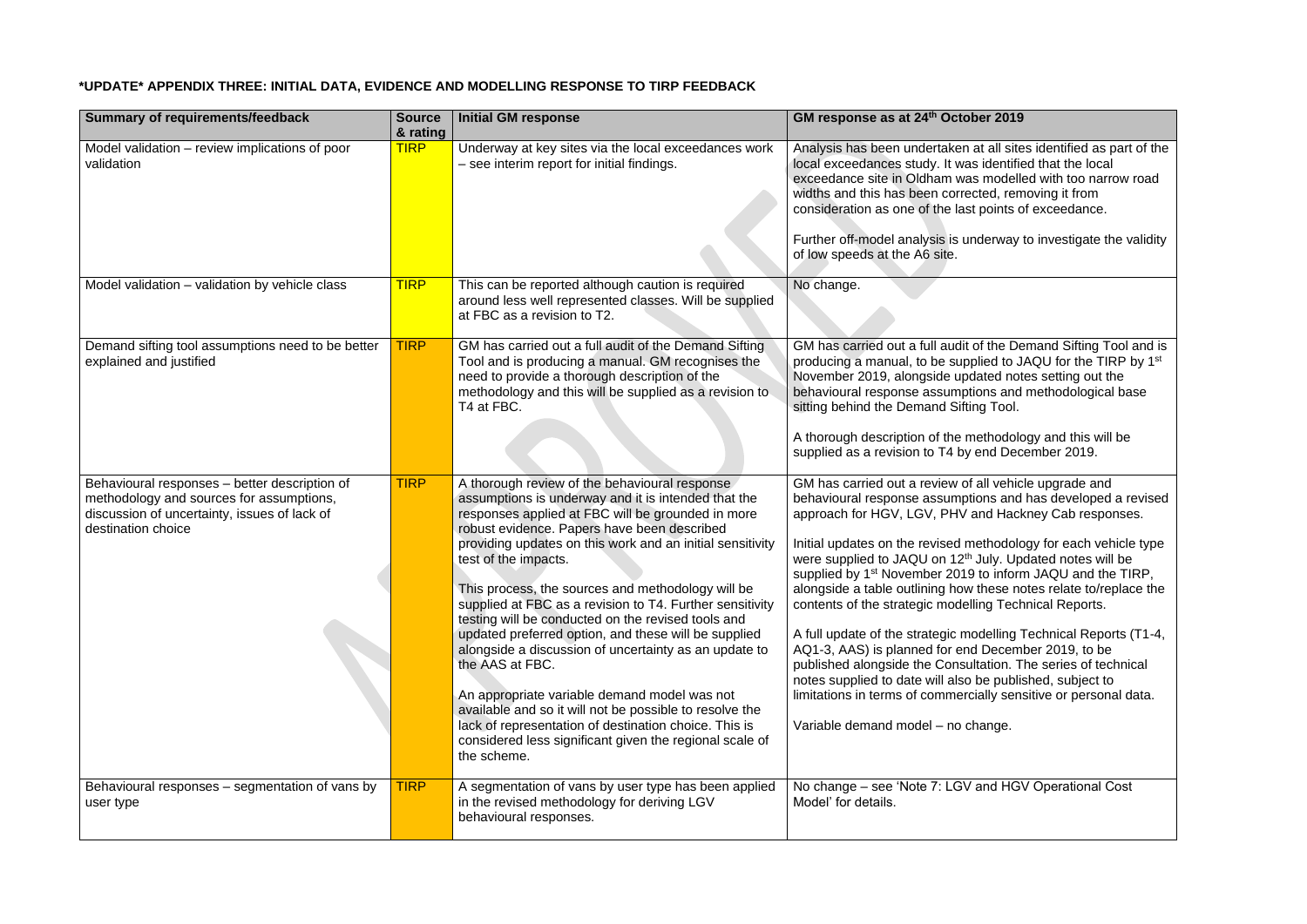| <b>Summary of requirements/feedback</b>                                                    | <b>Source</b><br>& rating | <b>Initial GM response</b>                                                                                                                                                                                                                       | GM response as at 24th October 2019                                                                                                                                                                                                                                                                                                                                                                                                                                                                                                                                                                                                                                                                                                                                                                                                                                                                                                                                                                                                                           |
|--------------------------------------------------------------------------------------------|---------------------------|--------------------------------------------------------------------------------------------------------------------------------------------------------------------------------------------------------------------------------------------------|---------------------------------------------------------------------------------------------------------------------------------------------------------------------------------------------------------------------------------------------------------------------------------------------------------------------------------------------------------------------------------------------------------------------------------------------------------------------------------------------------------------------------------------------------------------------------------------------------------------------------------------------------------------------------------------------------------------------------------------------------------------------------------------------------------------------------------------------------------------------------------------------------------------------------------------------------------------------------------------------------------------------------------------------------------------|
| Behavioural responses – incorporate car to van<br>response                                 | <b>TIRP</b>               | A van to car response is being applied in the revised<br>methodology for deriving LGV behavioural responses.                                                                                                                                     | No change – see 'Note 7: LGV and HGV Operational Cost<br>Model' for details.                                                                                                                                                                                                                                                                                                                                                                                                                                                                                                                                                                                                                                                                                                                                                                                                                                                                                                                                                                                  |
| Behavioural responses - identifying 'point of<br>failure' for scheme                       | <b>TIRP</b>               | This is complex to assess but sensitivity testing will be<br>carried out to inform our understanding at FBC. Some<br>relevant analysis is underway as part of the local<br>exceedances project - see interim report.                             | GM has undertaken sensitivity testing, using an off-model<br>analysis method, testing the minimum bus upgrade required to<br>achieve compliance, supplied 12 <sup>th</sup> July as 'Note 11: Analysis of<br>Bus Upgrade for compliance'.<br>A further sensitivity test of the impact of a fully electric GM bus<br>fleet was supplied as 'Note 21: GM CAP Sensitivity test of full<br>electric bus fleet'.<br>GM supplied a sensitivity test of the impact of a CAZ C in 2023<br>(without supporting measures) applying updated interim<br>behavioural response assumptions as 'Note 16: GM CAP GM-<br>wide CAZ C with revised behavioural responses'.<br>As part of the development process for the scheme design, GM<br>has carried out a number of sensitivity tests of the impact of<br>different charge levels, funding offers and terms, and EV uptake<br>assumptions. These will be described in the workshop on the<br>24th October and supplied as Notes subsequently.<br>Further sensitivity testing will be carried out over the coming<br>months. |
| Behavioural responses - reconsider and justify use<br>of Bristol SP data                   | <b>TIRP</b>               | GM has developed a revised methodology for<br>assessing behavioural responses and is no longer<br>dependent on the Bristol SP data for assessing the<br>preferred option.                                                                        | No change. See 'Note 6: GM CAP: Behavioural response<br>assumptions and available data sources' for a discussion of<br>available data sources.                                                                                                                                                                                                                                                                                                                                                                                                                                                                                                                                                                                                                                                                                                                                                                                                                                                                                                                |
| Behavioural responses – need to improve<br>responses to grant/loan schemes via new surveys | <b>TIRP</b>               | GM is carrying out data collection and analysis to<br>inform the assessment of responses to grant/loan<br>schemes, including surveys. New tools will be<br>developed. The results and methodology will be<br>supplied as an update to T4 at FBC. | GM has carried out data collection and analysis to inform the<br>assessment of responses to grant/loan schemes including:<br>Data gathering and market analysis as reported in Notes 3,<br>4, 18 and 19 describing the freight, coach, minibus and taxi<br>and private hire fleets respectively;<br>New surveys including ANPR surveys (Note 5), specialised<br>goods vehicle counts (Note 20), and fieldwork with van<br>drivers, Hackney cab and private hire drivers (results to<br>follow in November 2019); and<br>Data gathering on credit worthiness and other aspects<br>related to vehicle finance (underway).<br>The Operational Cost Models have been developed to allow the<br>testing of grant funding options (described in Note 7 and<br>forthcoming notes on the OCM tools for taxi, coach and<br>minibus), and an analytical tool has been developed to assess<br>loan finance scheme design options and impact on uptake.                                                                                                                   |

| n | z |
|---|---|
|---|---|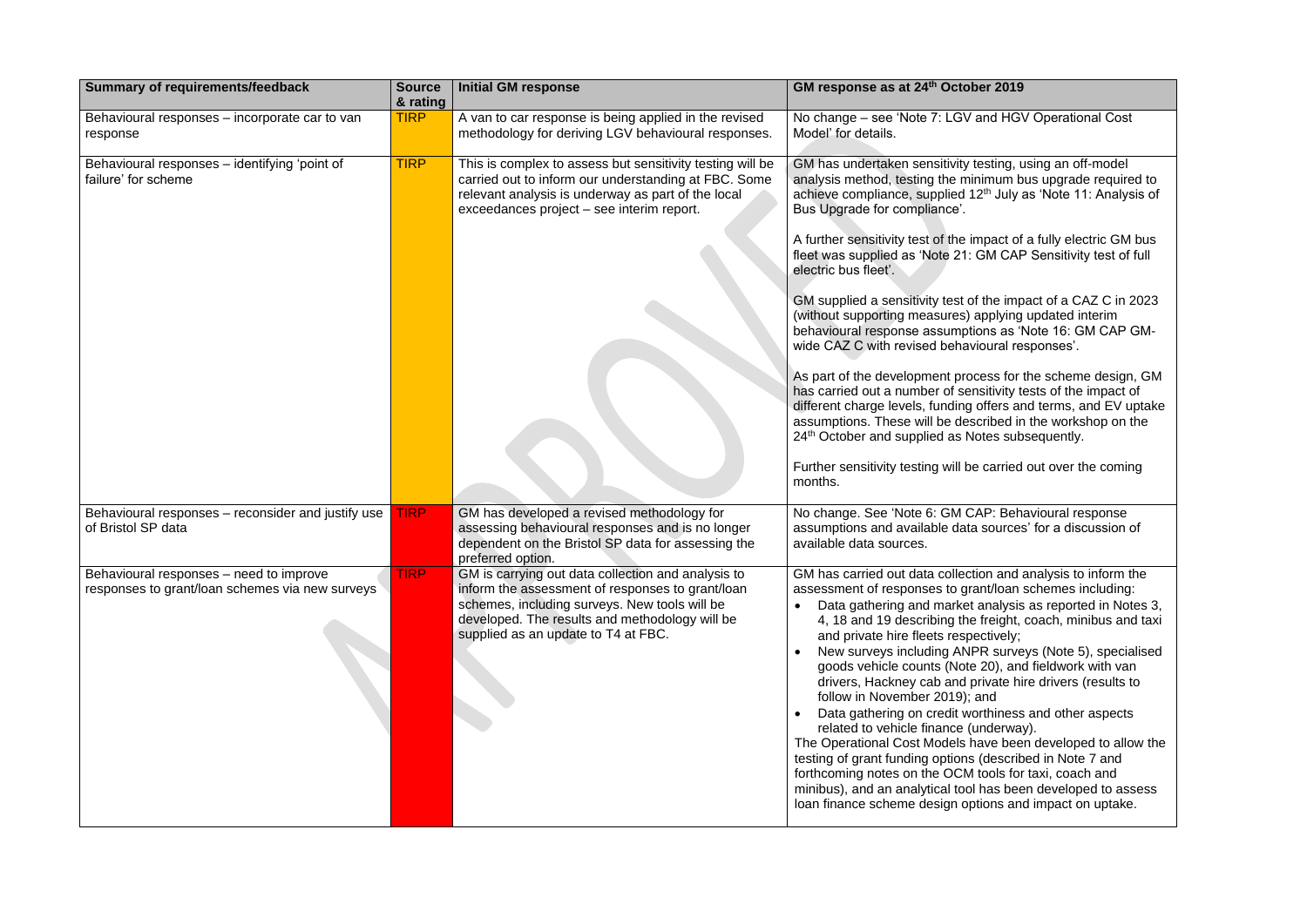| <b>Summary of requirements/feedback</b>                                                            | <b>Source</b><br>& rating | <b>Initial GM response</b>                                                                                                                                                                                                                   | GM response as at 24th October 2019                                                                                                                                                                                                                                                                                                                                                                |
|----------------------------------------------------------------------------------------------------|---------------------------|----------------------------------------------------------------------------------------------------------------------------------------------------------------------------------------------------------------------------------------------|----------------------------------------------------------------------------------------------------------------------------------------------------------------------------------------------------------------------------------------------------------------------------------------------------------------------------------------------------------------------------------------------------|
| Behavioural responses – need to consider<br>changes to second hand market resulting from<br>scheme | <b>TIRP</b>               | Analysis is underway to better understand the potential<br>for changes to the second hand market resulting from<br>the scheme, but it is not yet clear if it will be possible to<br>take this into account in the quantification of impacts. | Some analysis of possible impacts has been undertaken, but it<br>is considered that this depends on many factors beyond the<br>control and remit of the GM CAP, including CAP interventions<br>elsewhere in the UK. It is not possible for GM to undertake this<br>analysis on our own and hence would be purely speculative for<br>GM to take this into account in the quantification of impacts. |
| Sensitivity testing - further testing focussed on<br>specific policies and uncertainties           | <b>TIRP</b>               | Some early sensitivity testing has been carried out, as<br>described above. A full programme of sensitivity testing<br>will be conducted to inform the FBC, following scheme<br>design and package modelling.                                | See above notes on sensitivity testing carried out to date.<br>Further sensitivity testing is planned.                                                                                                                                                                                                                                                                                             |
| Overlapping policies – provide more detail on<br>supporting schemes as part of the package         | <b>TIRP</b>               | Modelling or analysis will be provided to justify the<br>individual contribution of any measures proposed for<br>implementation funding to compliance. This will be<br>presented in the main body of the FBC and as an<br>update to AQ3.     | Modelling or analysis will be carried out to justify the individual<br>contribution of any measures proposed for implementation<br>funding to compliance and will be provided to JAQU by end<br>December 2019 and published alongside the consultation.                                                                                                                                            |
| Calibration – analysis and sensitivity testing of AQ<br>model calibration                          | <b>TIRP</b>               | Further model runs to test model parameterisation can<br>be undertaken at FBC, to be supplied as an update to<br>AQ3.                                                                                                                        | No change.                                                                                                                                                                                                                                                                                                                                                                                         |

## **\*UPDATE\* APPENDIX FOUR: INITIAL DATA, EVIDENCE AND MODELLING RESPONSE TO DIRP FEEDBACK**

| <b>Summary of requirements/feedback</b>                                                                                                                                                                                                                                              | <b>Source</b><br>& rating | <b>Initial GM response</b>                                                                                                                                                                                                                                                                                                                    | GM response as at 24 <sup>th</sup>                                                                                                |
|--------------------------------------------------------------------------------------------------------------------------------------------------------------------------------------------------------------------------------------------------------------------------------------|---------------------------|-----------------------------------------------------------------------------------------------------------------------------------------------------------------------------------------------------------------------------------------------------------------------------------------------------------------------------------------------|-----------------------------------------------------------------------------------------------------------------------------------|
| Cost/benefit analysis - Although the guidance has been<br>followed correctly the analysis relies heavily on the<br>LGV/HGV upgrade response which is uncertain (similar<br>issues for taxis/PHVs).                                                                                   | <b>DIRP</b>               | Improvements to the methodology for deriving<br>behavioural responses should resolve this issue. It<br>would also be possible to carry out sensitivity testing of<br>for the preferred option looking at the impact of<br>uncertainty in transport modelling on the economic<br>appraisal, to be supplied as at update to the EAMR at<br>FBC. | No change.                                                                                                                        |
| Uncertainty - Not detailed in the economic methodology<br>report or economic case. Will be particularly important given<br>the comments given for Q2 and the additional information<br>forthcoming from a number of ongoing stakeholder<br>consultations as noted in the OBC.        | <b>DIRP</b>               | GM will provide further narrative on the sensitivity<br>testing of the OBC economic appraisal and will ensure<br>that further tests are supplied with a full explanatory<br>narrative, as an update to the EAMR at FBC.                                                                                                                       | No change.                                                                                                                        |
| Distributional analysis / mitigation - More consideration is<br>needed with regard to potential regional distributional<br>impacts given the size of the study area, the nature of the<br>preferred option and the differences in characteristics<br>between the LAs/areas involved. | <b>DIRP</b>               | Health, Environment, Equalities and Socio-economic<br>Impacts Assessments are underway and will inform a<br>consideration of potential regional distributional<br>impacts, to be supplied as an additional appendix to<br>the FBC and considered in the Economic Case.                                                                        | Initial drafts of the health<br>assessments have been<br>the project teams. An eq<br>underway. An environme<br>no longer planned. |
| Currently the business case does not specify which<br>measures should be funded from the CAF.                                                                                                                                                                                        |                           | The OBC assumes that all measures will be funded via<br>the Implementation Fund. The FBC will specify<br>whether measures are proposed as Implementation or                                                                                                                                                                                   | Whilst GM remains clear<br>required in order to mee                                                                               |

## *<u>I* October 2019</u>

I and socio-economic impacts received and reviewed by quality impact assessment is ental impacts assessment is

r that all measures are et the objectives and needs of